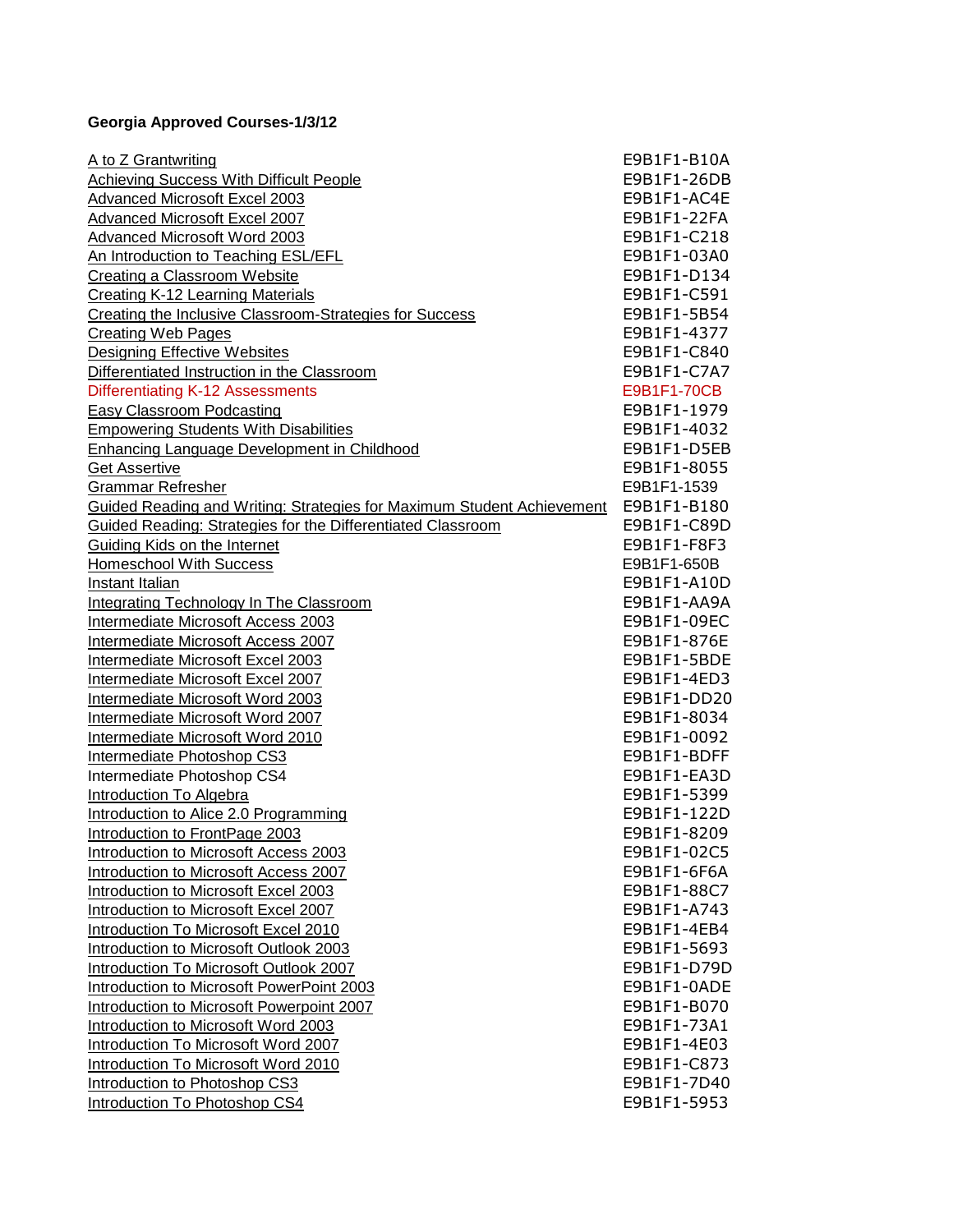[Introduction to Photoshop CS5](http://admin.doe.k12.ga.us/gadoe/StaffDev.nsf/ac9f26aa9f1acd16852575af00510768/88ed8c715f493222852578dc007f52c3?OpenDocument) **E9B1F1-A159** Keyboarding E9B1F1-2D36 [Keys to Effective Communication](http://admin.doe.k12.ga.us/gadoe/StaffDev.nsf/ac9f26aa9f1acd16852575af00510768/f891b712b463f0cb8525758300798cba?OpenDocument) **E9B1F1-F891** [Leadership](http://admin.doe.k12.ga.us/gadoe/StaffDev.nsf/ac9f26aa9f1acd16852575af00510768/ab95f3f7cf6843a98525723a0064d2aa?OpenDocument) E9B1F1-AB95 Making Movies with Windows Vista **E9B1F1-82F1** E9B1F1-82F1 [Making Movies with Windows XP](http://admin.doe.k12.ga.us/gadoe/StaffDev.nsf/ac9f26aa9f1acd16852575af00510768/c80d28bfaa9c305685257267006d13ab?OpenDocument) and the state of the state of the SSD E9B1F1-C80D [Microsoft Excel 2003 in the Classroom](http://admin.doe.k12.ga.us/gadoe/StaffDev.nsf/ac9f26aa9f1acd16852575af00510768/b94d106affb6a67985257234007478f3?OpenDocument) **E9B1F1-B94D** [Microsoft Excel 2007 in the Classroom](http://admin.doe.k12.ga.us/gadoe/StaffDev.nsf/ac9f26aa9f1acd16852575af00510768/870b56480c2abe4f85257420005c0465?OpenDocument) **E9B1F1-870B** Microsoft Excel 2010 in the Classroom **E9B1F1-3616** [Microsoft PowerPoint 2003 in the Classroom](http://admin.doe.k12.ga.us/gadoe/StaffDev.nsf/ac9f26aa9f1acd16852575af00510768/5654e16afa472da7852572340076ebd9?OpenDocument) entitled and the Classroom E9B1F1-5654 [Microsoft Powerpoint 2007 in the Classroom](http://admin.doe.k12.ga.us/gadoe/StaffDev.nsf/ac9f26aa9f1acd16852575af00510768/c2232b7ae351815f8525754000666765?OpenDocument) **E9B1F1-C223** Microsoft Powerpoint 2010 in the Classroom **E9B1F1-5F73** [Microsoft Word 2003 in the Classroom](http://admin.doe.k12.ga.us/gadoe/StaffDev.nsf/ac9f26aa9f1acd16852575af00510768/bff15a999a963071852572340075c088?OpenDocument) **E9B1F1-BFF1** [Microsoft Word 2007 in the Classroom](http://admin.doe.k12.ga.us/gadoe/StaffDev.nsf/ac9f26aa9f1acd16852575af00510768/b252db28d8ea8a43852573e6008101ad?OpenDocument) **E9B1F1-B252** [Photoshop CS3 For The Digital Photographer](http://admin.doe.k12.ga.us/gadoe/StaffDev.nsf/ac9f26aa9f1acd16852575af00510768/3e70c20789a3c65a8525757f0070d9ae?OpenDocument) **E9B1F1-3E70** [Photoshop CS4 for the Digital Photographer](http://admin.doe.k12.ga.us/gadoe/StaffDev.nsf/ac9f26aa9f1acd16852575af00510768/35c8ea78993c8846852578d4006ab28a?OpenDocument) **E9B1F1-38C8** [Photoshop CS5 for the Digital Photographer](http://admin.doe.k12.ga.us/gadoe/StaffDev.nsf/ac9f26aa9f1acd16852575af00510768/3fc2493967a5f4d4852578d4006b84a8?OpenDocument) **E9B1F1-635E** [Photoshop CS5 for the Digital Photographer II](http://admin.doe.k12.ga.us/gadoe/StaffDev.nsf/ac9f26aa9f1acd16852575af00510768/d140916a47953390852578d4007b0f9a?OpenDocument) **E9B1F1-1E3B** [Photoshop Elements 6.0 For The Digital Photographer](http://admin.doe.k12.ga.us/gadoe/StaffDev.nsf/ac9f26aa9f1acd16852575af00510768/bc11716d396340088525757f00741d7c?OpenDocument) **E9B1F1-BC11** [Photoshop Elements 6.0 For The Digital Photographer II](http://admin.doe.k12.ga.us/gadoe/StaffDev.nsf/ac9f26aa9f1acd16852575af00510768/8e417c8ef21d84058525758300777590?OpenDocument) E9B1F1-8E41 [Photoshop Elements 7 For The Digital Photographer](http://admin.doe.k12.ga.us/gadoe/StaffDev.nsf/ac9f26aa9f1acd16852575af00510768/1f23e1d23b0016898525757e005c08c5?OpenDocument) **E9B1F1-1F23** [Photoshop Elements 7 for the Digital Photographer II](http://admin.doe.k12.ga.us/gadoe/StaffDev.nsf/ac9f26aa9f1acd16852575af00510768/1e150df4d3746c2a852578d4007e5034?OpenDocument) **E9B1F1-354F** [Photoshop Elements 8 for the Digital Photographer](http://admin.doe.k12.ga.us/gadoe/StaffDev.nsf/ac9f26aa9f1acd16852575af00510768/3913fc28db56d3b6852578d4007f6c3b?OpenDocument) **E9B1F1-1491** [Photoshop Elements 8 for the Digital Photographer II](http://admin.doe.k12.ga.us/gadoe/StaffDev.nsf/ac9f26aa9f1acd16852575af00510768/1054308b302c19e9852578dc00724d80?OpenDocument) E9B1F1-9154 [Photoshop Elements 9 for the Digital Photographer](http://admin.doe.k12.ga.us/gadoe/StaffDev.nsf/ac9f26aa9f1acd16852575af00510768/8a6ee4fcba9859e7852578dc00757a61?OpenDocument) **E9B1F1-5A44** [Practical Ideas For the ESL/EFL Classroom](http://admin.doe.k12.ga.us/gadoe/StaffDev.nsf/ac9f26aa9f1acd16852575af00510768/c418808051d5853e852575df007142e1?OpenDocument) **E9B1F1-FEB7** [Ready, Set, Read!](http://admin.doe.k12.ga.us/gadoe/StaffDev.nsf/ac9f26aa9f1acd16852575af00510768/bb564d3869f449ae85257234006edc89?OpenDocument) E9B1F1-BB56 [Response to Intervention: Reading Strategies that Work](http://admin.doe.k12.ga.us/gadoe/StaffDev.nsf/ac9f26aa9f1acd16852575af00510768/e020b4c60a2da0178525754000671e91?OpenDocument) **E9B1F1-E020** [Singapore Math Strategies: Model Drawing for Grades 1-6](http://admin.doe.k12.ga.us/gadoe/StaffDev.nsf/ac9f26aa9f1acd16852575af00510768/43e5248b4e640bb3852574dd00675481?OpenDocument) **E9B1F1-43E5** Singapore Math Strategies: Number Sense and Computational Strategies E9B1F1-9D34 [Skills For Making Great Decisions](http://admin.doe.k12.ga.us/gadoe/StaffDev.nsf/ac9f26aa9f1acd16852575af00510768/fec6bff7dca888eb85257583007a1ebe?OpenDocument) **E9B1F1-FEC6** E9B1F1-FEC6 [Solving Classroom Discipline Problems](http://admin.doe.k12.ga.us/gadoe/StaffDev.nsf/ac9f26aa9f1acd16852575af00510768/692fd403cea34dc585257234006d2dbd?OpenDocument) **E9B1F1-692F** [Solving Classroom Discipline Problems II](http://admin.doe.k12.ga.us/gadoe/StaffDev.nsf/ac9f26aa9f1acd16852575af00510768/70f14a27203e2b0d8525744f007cf466?OpenDocument) **E9B1F1-70F1** [Spanish In The Classroom](http://admin.doe.k12.ga.us/gadoe/StaffDev.nsf/ac9f26aa9f1acd16852575af00510768/17a72e943377e19a8525761200639e55?OpenDocument) **E9B1F1-D290** [Speed Spanish](http://admin.doe.k12.ga.us/gadoe/StaffDev.nsf/ac9f26aa9f1acd16852575af00510768/0b91dc9ebf201e238525723a005c8a01?OpenDocument) **E9B1F1-0B91** [Speed Spanish II](http://admin.doe.k12.ga.us/gadoe/StaffDev.nsf/ac9f26aa9f1acd16852575af00510768/b82df2c3e995e2978525740f00783b59?OpenDocument) **E9B1F1-B82D** [Speed Spanish III](http://admin.doe.k12.ga.us/gadoe/StaffDev.nsf/ac9f26aa9f1acd16852575af00510768/73589cfaa66f403685257267006f7b67?OpenDocument) **E9B1F1-7358** [Survival Kit For New Teachers](http://admin.doe.k12.ga.us/gadoe/StaffDev.nsf/ac9f26aa9f1acd16852575af00510768/ffe2f593647158688525740f007ab540?OpenDocument) **E9B1F1-FFE2** Teaching Adult Learners **E9B1F1-D273** Teaching ESL/EFL Grammar **E9B1F1-27A3** [Teaching ESL/EFL Reading](http://admin.doe.k12.ga.us/gadoe/StaffDev.nsf/ac9f26aa9f1acd16852575af00510768/30cb82e46095b9df852575df0072281b?OpenDocument) E9B1F1-6228 Teaching ESL/EFL Vocabulary **E9B1F1-DBDF** [Teaching Math Grades 4-6](http://admin.doe.k12.ga.us/gadoe/StaffDev.nsf/ac9f26aa9f1acd16852575af00510768/d2a882b62189cd208525740f007b5556?OpenDocument) **E9B1F1-D2A8** E9B1F1-D2A8 Teaching Preschool-A Year of Inspiring Lessons **E9B1F1-071A** [Teaching Science: Grades 4-6](http://admin.doe.k12.ga.us/gadoe/StaffDev.nsf/ac9f26aa9f1acd16852575af00510768/36fc870b92cedab78525726700715746?OpenDocument) E9B1F1-36FC Teaching Smarter with Smartboards **E9B1F1-46A7** Teaching Students with ADHD E9B1F1-A215 [Teaching Students With Autism: Strategies for Success](http://admin.doe.k12.ga.us/gadoe/StaffDev.nsf/ac9f26aa9f1acd16852575af00510768/35ae22522d4967cd852574e3006b837d?OpenDocument) F9B1F1-35AE [Teaching Writing-Grades 4-6](http://admin.doe.k12.ga.us/gadoe/StaffDev.nsf/ac9f26aa9f1acd16852575af00510768/85adf84f4265e6ed852574dd00681ed8?OpenDocument) **E9B1F1-85AD** [The Classroom Computer](http://admin.doe.k12.ga.us/gadoe/StaffDev.nsf/ac9f26aa9f1acd16852575af00510768/b34dbb5f349c297485257234006300b0?OpenDocument) **E9B1F1-B34D** [The Creative Classroom](http://admin.doe.k12.ga.us/gadoe/StaffDev.nsf/ac9f26aa9f1acd16852575af00510768/d674dd3ab0f3960a85257234005a1cb4?OpenDocument) **E9B1F1-D674** [The Differentiated Instruction and Response to Intervention Connection](http://admin.doe.k12.ga.us/gadoe/StaffDev.nsf/ac9f26aa9f1acd16852575af00510768/3c565ef8e932ba5c852578dc0078da01?OpenDocument) E9B1F1-22C9